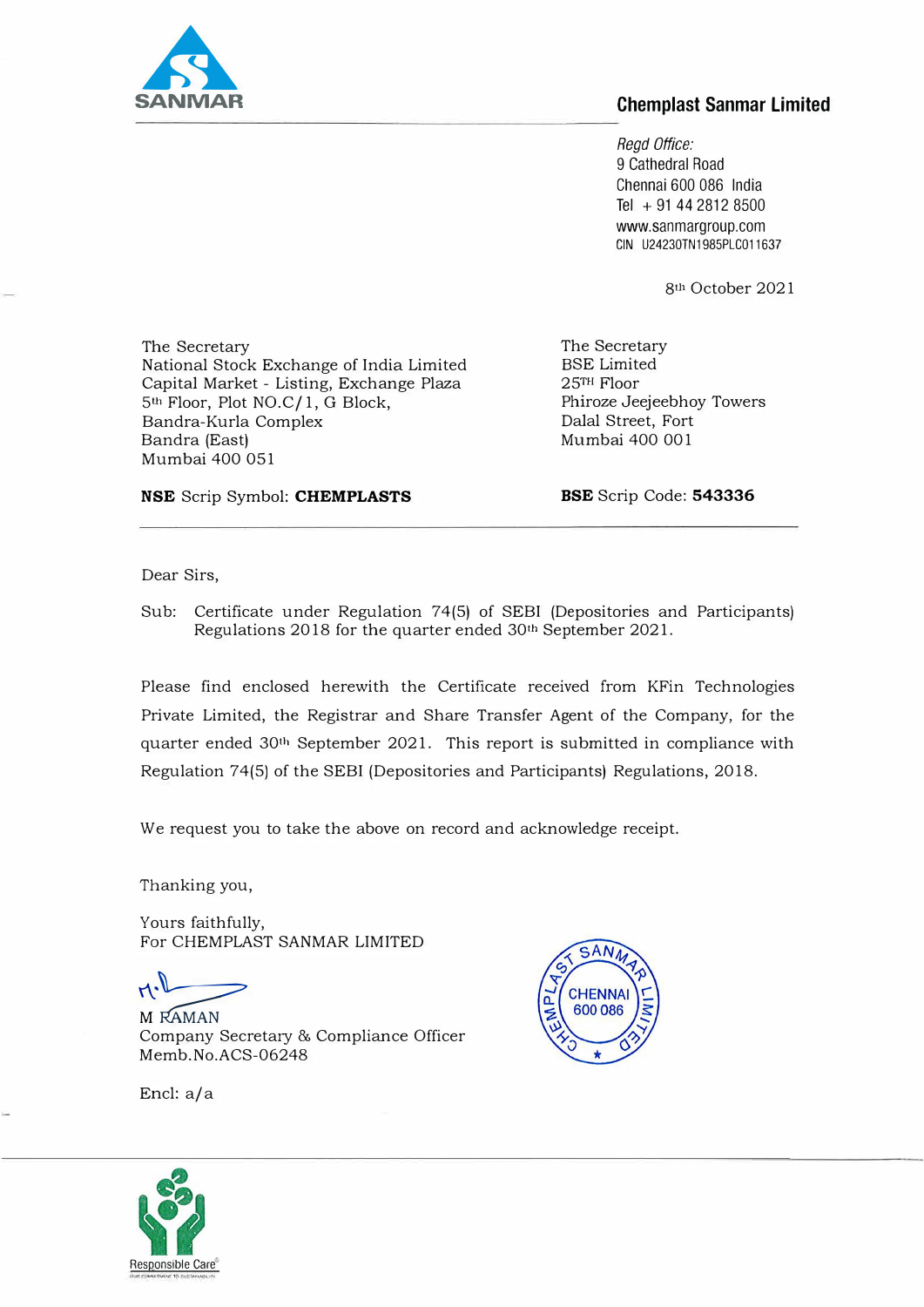

**KFIN/MRVS/NSDL/74(5) Date: 06/10/2021** 

**NATIONAL SECURITIES DEPOSITORY LIMITED TRADE WORLD 4TH FLOOR KAMALA MILLS COMPOUND SENAPATI BAPAT MARG LOWER PAREL MUMBAI - 400 013** 

**Dear Sir(s),** 

**Sub: Certificate under Regulation 74(5) for the quarter ended September 30, 2021** 

**We as Registrars, Share Transfer and Depository Services agents of the CHEMPLAST SANMAR LIMITED, certify that the details of securities dematerialized/rematerialized during the aforesaid period, as required under Regulation 74(5) of SEBI (Depositories and participants) Regulations 2018 have been furnished to all the Stock Exchanges where the shares of the company are listed.** 

**Thanking You,** 

**Yours faithfully, For KFin Technologies Pvt. Ltd** 



**Rajitha Cholleti Asst. Vice President - Corporate Registry** 

**CC TO:** 

**THE COMPANY SECRETARY CHEMPLAST SANMAR LIMITED 9, CATHEDRAL ROAD CHENNAI TAMIL NADU 600086** 



(Formerly known as "Karvy Fintech Private Limited")

**Registered & Corporate Office** 

Selenium Building, Tower-B, Plot No- 31 & 32, Financial District, Nanakramguda, Serilingampally, Hyderabad, Rangareddi, Telangana, India, 500032. Ph: +91 40 6716 2222, 7961 1000 | https://www.kfintech.com | CIN: U72400TG2017PTC117649